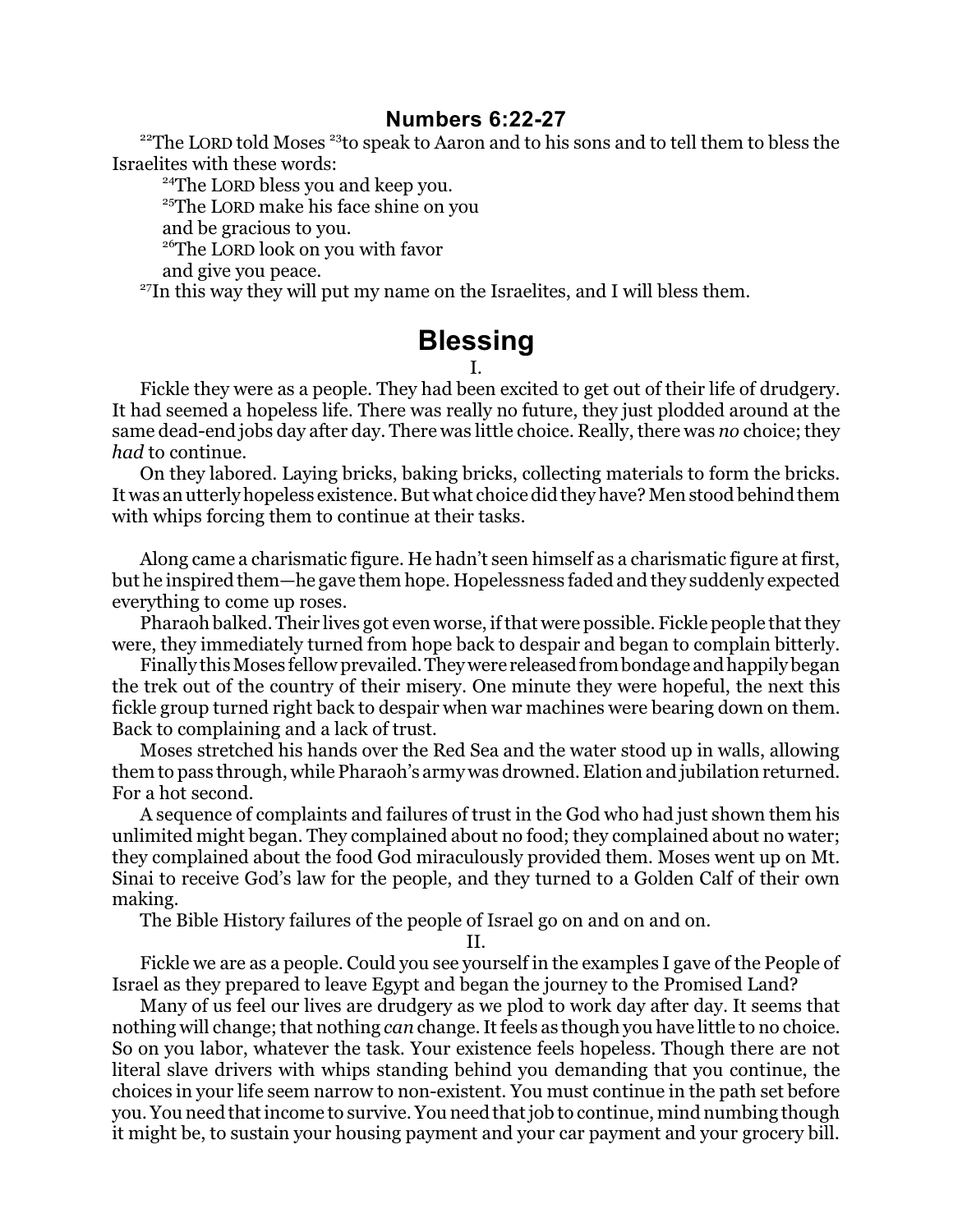With a little luck, there might be something left over for your retirement account.

When things seem to be going well, *perhaps* you remember to give thanks to God for your circumstances. More often, you give yourself a pat on the back for all your wisdom and ability to take the bull by the horns and make something of yourself—to make some income.

Then adversity comes. Sickness, perhaps. A job market that tightens. Your income doesn't keep up with inflation, especially with the skyrocketing gas prices that affect every area of life—or will soon, if you haven't noticed yet.

With adversity you cry out to God. Why, Lord? Why do you make me go through these things? All of a sudden, it's *God's* fault that things aren't going well when before you praised yourself for everything that was going according to your plan.

Fickle we are as a people, just as were the People of Israel. Grumble and complain and whine about what we perceive to be lacking as blessings from God, while failing to notice the blessings that are there.

III.

So, let's turn to this blessing from God. With few exceptions, you hear this blessing at the end of every Sunday service. The pastor speaks the blessing God commanded the priesthood of Israel to pronounce over the people.

Some pastors precede the blessing with something like this: "Receive with believing hearts the benediction of the Lord." Such a statement has value. It is a reminder that we need faith in God and his promises.

People often don't want to admit a need for God. Society—especially *American* society—used to teach that we are a people who pull ourselves up by the bootstraps. A slogan was adopted, even by godly people, that reflected this belief: "God helps those who help themselves." But you can't help yourself earn heaven. Society more recently began to teach that we are a society that needs the help of government entities. Rely on them to make your decisions and give you whatever you need to survive. But government assistance doesn't get you to heaven, either.

With Mount Sinai still looming large in the background, the People of Israel didn't have to look far to see their own failures. The ashes of the destroyed Golden Calf were not far away. Fresh in their memories were their fears of chariots chasing them down and the shortages of food and water they had so bitterly complained about.

Into their failures and ours, God speaks.

Consider the word "you" in this blessing from God. Have you ever given it much thought as the blessing is spoken at the end of a service? It would seem the pastor is speaking God's blessing to the group—a collection of God's people. Not at all. Every single part of God's blessing has a singular "you" in the Hebrew. Have you noticed my head move around when I am announcing this blessing before the close of the service? My intention is to speak this blessing of God to each one of you—individually. This blessing is personal. This blessing is yours.

There is something else you perhaps miss by hearing this blessing in English. In Hebrew, the first sentence is three words, the second is five, and the final sentence is seven. God builds his blessing to signify for you completion.

"The LORD bless you and keep you" (Numbers 6:24, EHV). The words "bless you" fly off our lips whenever someone sneezes. Back in the middle ages, many would say this as a protection against the devil snatching a person's soul, or because they might be very near to death because ofthe plague. When *we* say "bless you," it's just a wish. We are hoping that the person will be blessed. When the benediction says "the Lord bless you and keep you," there is no doubt. God, the Savior God who promised a Savior, makes this statement of